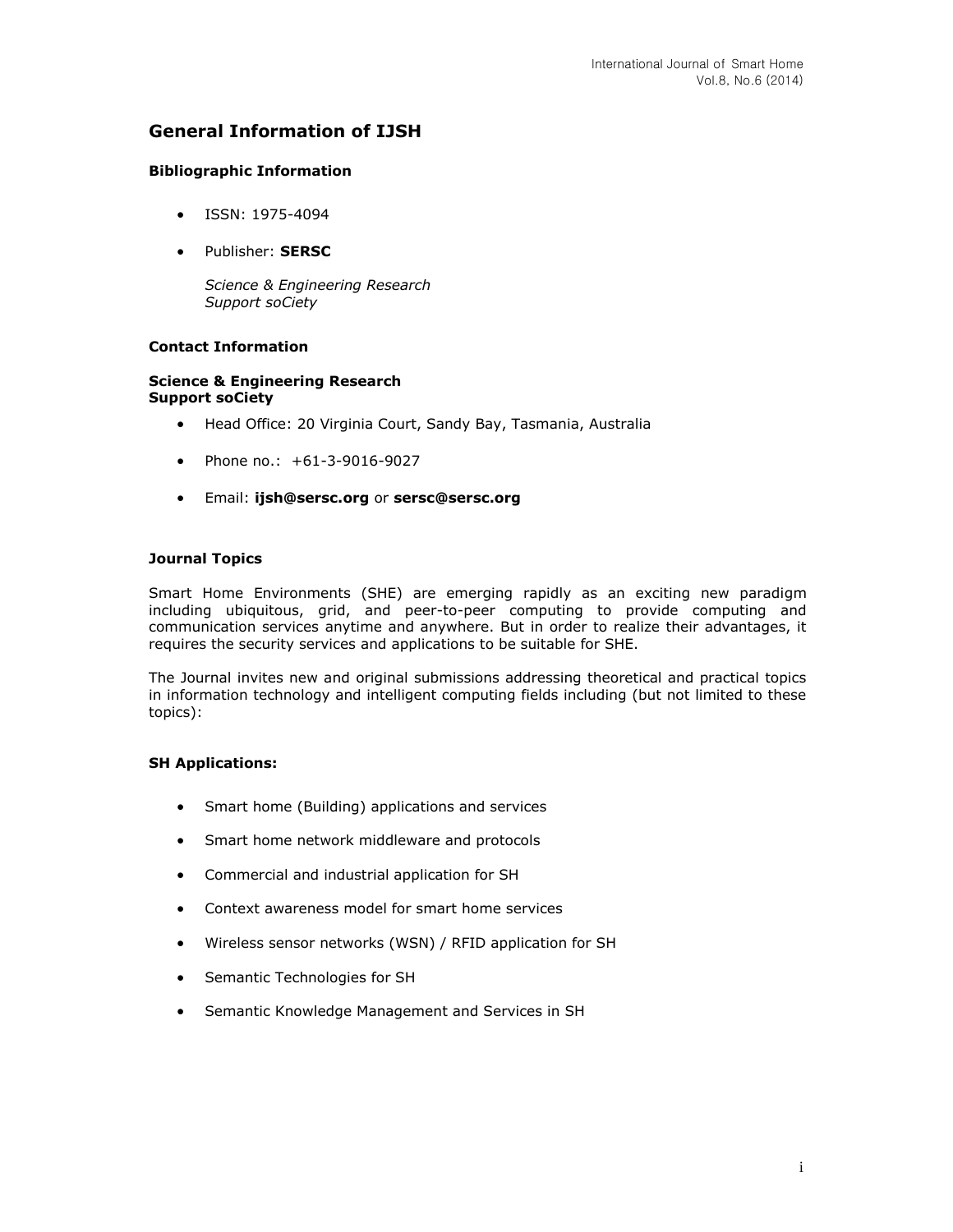International Journal of Smart Home Vol.8, No.6 (2014)

## **SH Security:**

- Multimedia Security and Services in SH
- Smart home security issues and model
- Access control and privacy protection in SH
- Forensics and Security Policy in SH
- WSN / RFID Security in SH
- **•** Security Protocol for smart home service

## **SH Embedded Hardware and Software:**

- Embedded Hardware Support for SH
- Embedded Software for SH
- Embedded System Architecture for SH
- Real-time OS for SH
- Smart and Personal Devices for SH
- Power-Aware Computing for SH
- Middleware for SH
- Specification, Validation and Verification of Embedded Software

## **Associate Editors**

**Sajid Hussain** Acadia University, Canada

**Yan Zhang**  Simula Research Laboratory, Norway

**Houcine Hassan**  Universidad Politecnica de Valencia, Valencia, Spain

# **Daqing Zhang**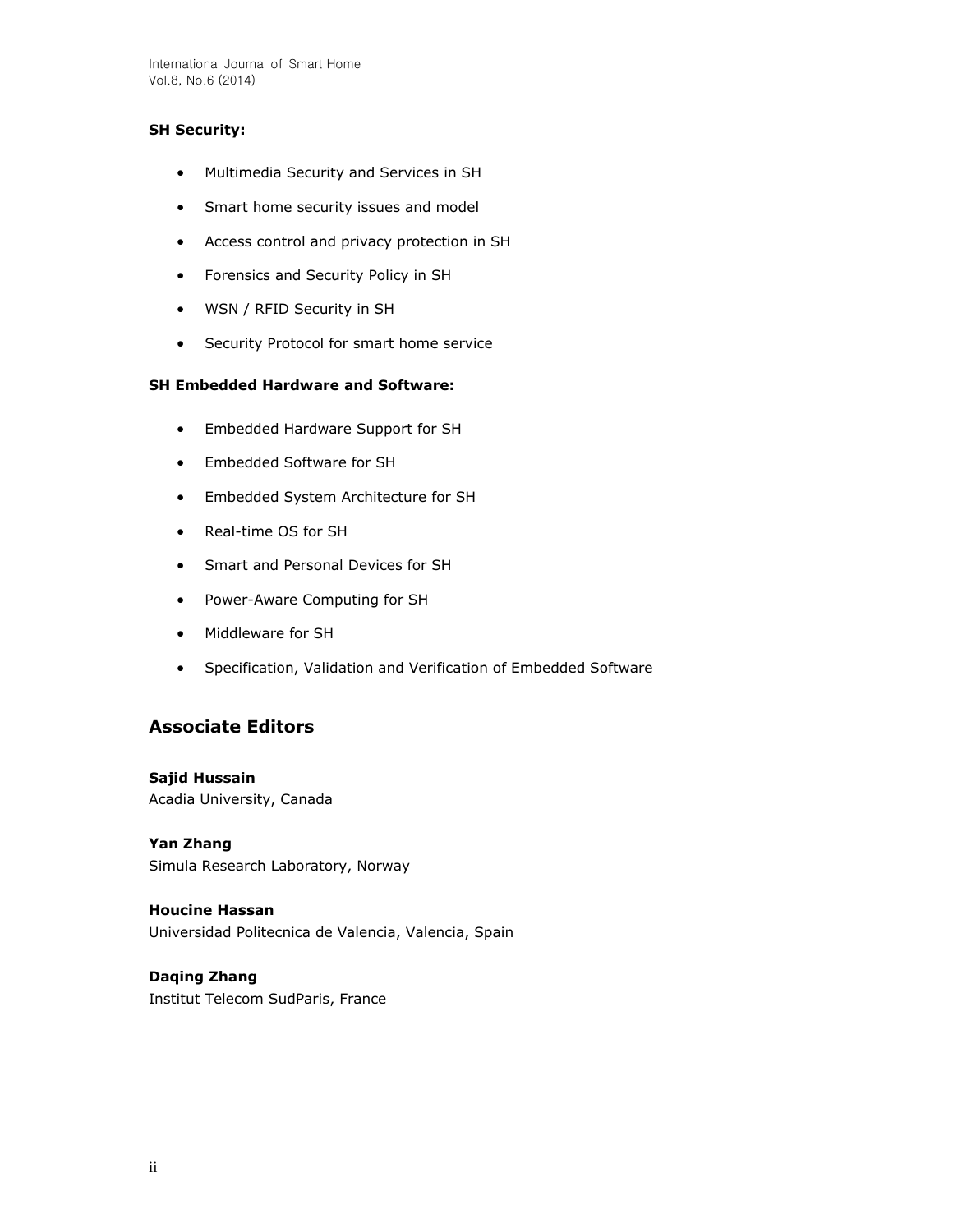## **Advisory Board (AB)**

- Ching-Hsien Hsu (Chung Hua University, Taiwan)
- Javier Lopez (University of Malaga, Spain)
- Jianhua Ma (Hosei University, Japan)
- Jiannong Cao (The Hong Kong Polytechnic University, Hong Kong)
- Laurence T. Yang (St Francis Xavier University, Canada)
- Tai-hoon Kim (Hannam University, Korea)
- Witold Pedrycz (University of Alberta, Canada)

## **General Editors (GE)**

- George Roussos (University of London, UK)
- Hesham H. Ali (University of Nebraska at Omaha, USA)
- Kia Makki (Florida International University, USA)
- Michael Beigl (University of Karlsruhe, Germany)
- Niki Pissinou (Florida International University, USA)

## **Editorial Board (EB)**

- Alex Zhaoyu Liu (University of North Carolina at Charlotte, USA)
- Ali Shahrabi (Glasgow Caledonian University, UK)
- Andry Rakotonirainy (Queensland University of Technology, Australia)
- Anind K. Dey (Carnegie Mellon University, USA)
- Antonio Coronato (ICAR-CNR, Italy)
- Antonio Pescape' (University of Napoli i°Federico IIi±, Italy)
- Arek Dadej (University of South Australia, Australia)
- Bessam Abdulrazak (University of Florida, USA)
- Biplab K. Sarker (University of New Brunswick, Fredericton, Canada)
- Bo Yang (University of Electronic Science and Technology of China)
- Bo-Chao Cheng (National Chung-Cheng University, Taiwan)
- Borhanuddin Mohd Ali (University of Putra Malaysia, Malaysia)
- Chunming Rong (University of Stavanger, Norway)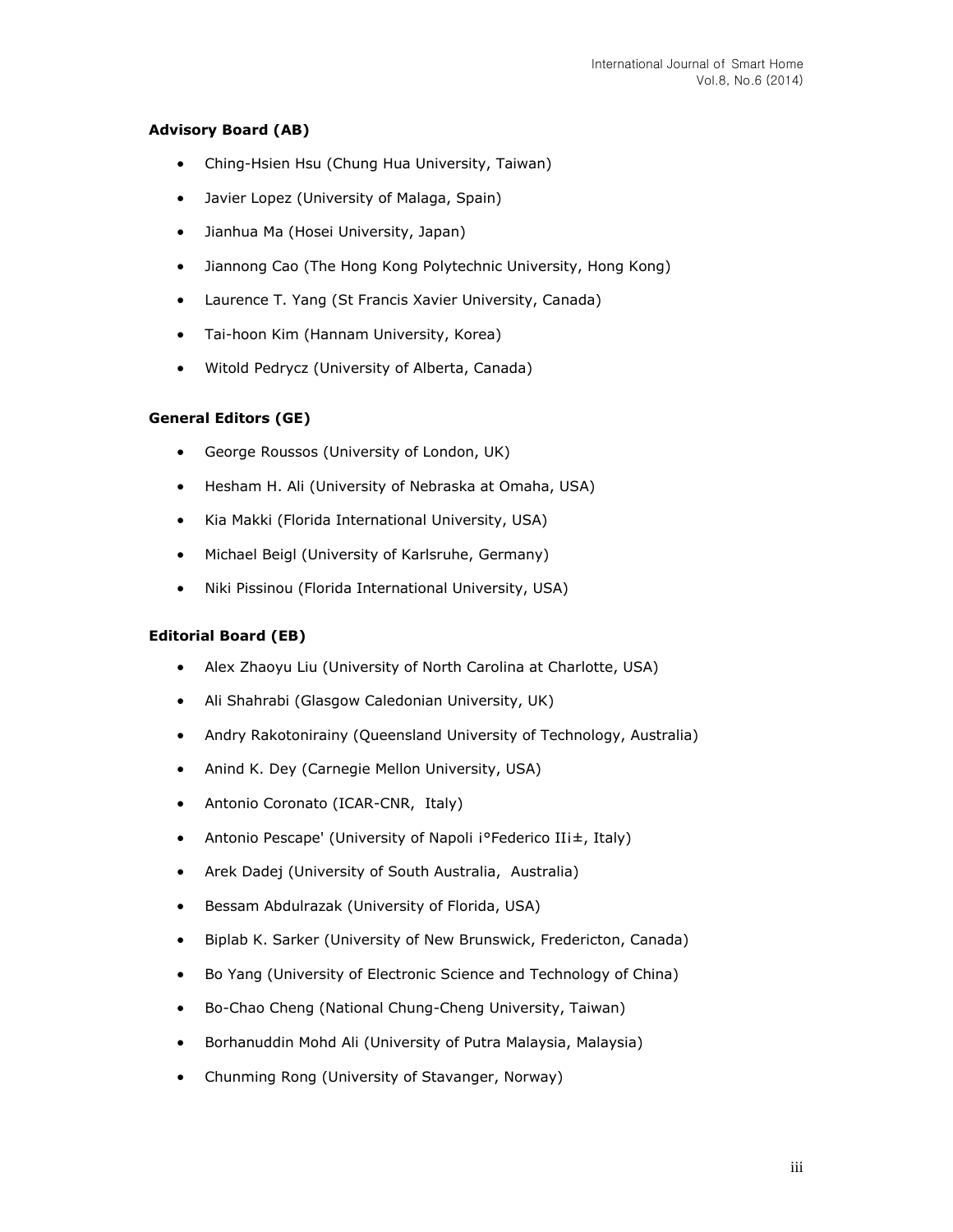- Damien Sauveron (University of Limoges, France)
- Debasish Ghose (Indian Institute of Science, India)
- Eung-Nam Ko (Baekseok University, Korea)
- Fabio Martinelli. (National Research Council C.N.R., Italy)
- Fevzi Belli, (University of Paderborn, Germany)
- Gerd Kortuem (Lancaster University, UK)
- Geyong Min (University of Bradford, UK)
- Giuseppe De Pietro ( ICAR-CNR, Italy)
- Hakan Duman (British Telecom, UK)
- Hans-Peter Dommel (Santa Clara University, USA)
- Hongli Luo (Indiana University, USA)
- Huirong Fu (Oakland University, USA)
- Hung-Chang Hsiao (National Cheng Kung University, Taiwan)
- HwaJin Park (Sookmyung Women's University , Korea)
- Ibrahim Kamel (University of Sharjah, UAE)
- Ilsun You (Koea Bible University, Korea)
- Irfan Awan (University of Bradford, UK)
- Jiann-Liang Chen (National Dong Hwa University, Taiwan)
- Jianzhong Li (Harbin Inst. of Technology, China)
- Jin Wook Lee (Samsung Advanced Institute of Technology, Korea)
- Joohun Lee (Dong-Ah Broadcasting College,Korea)
- Jordi Forne (Universitat Politecnica de Cataluny, Spain)
- Juan Carlos Augusto (University of Ulster at Jordanstown, UK)
- Karen Henricksen (NICTA, Australia)
- Kuei-Ping Shih (Tamkang University, Taiwan)
- LF Kwok (City University of Hong Kong, HK)
- Liudong Xing (University of Massachsetts Dartmouth, USA)
- Marc Lacoste (France Télécom Division R&D, France)
- Mei-Ling Shyu (University of Miami, USA)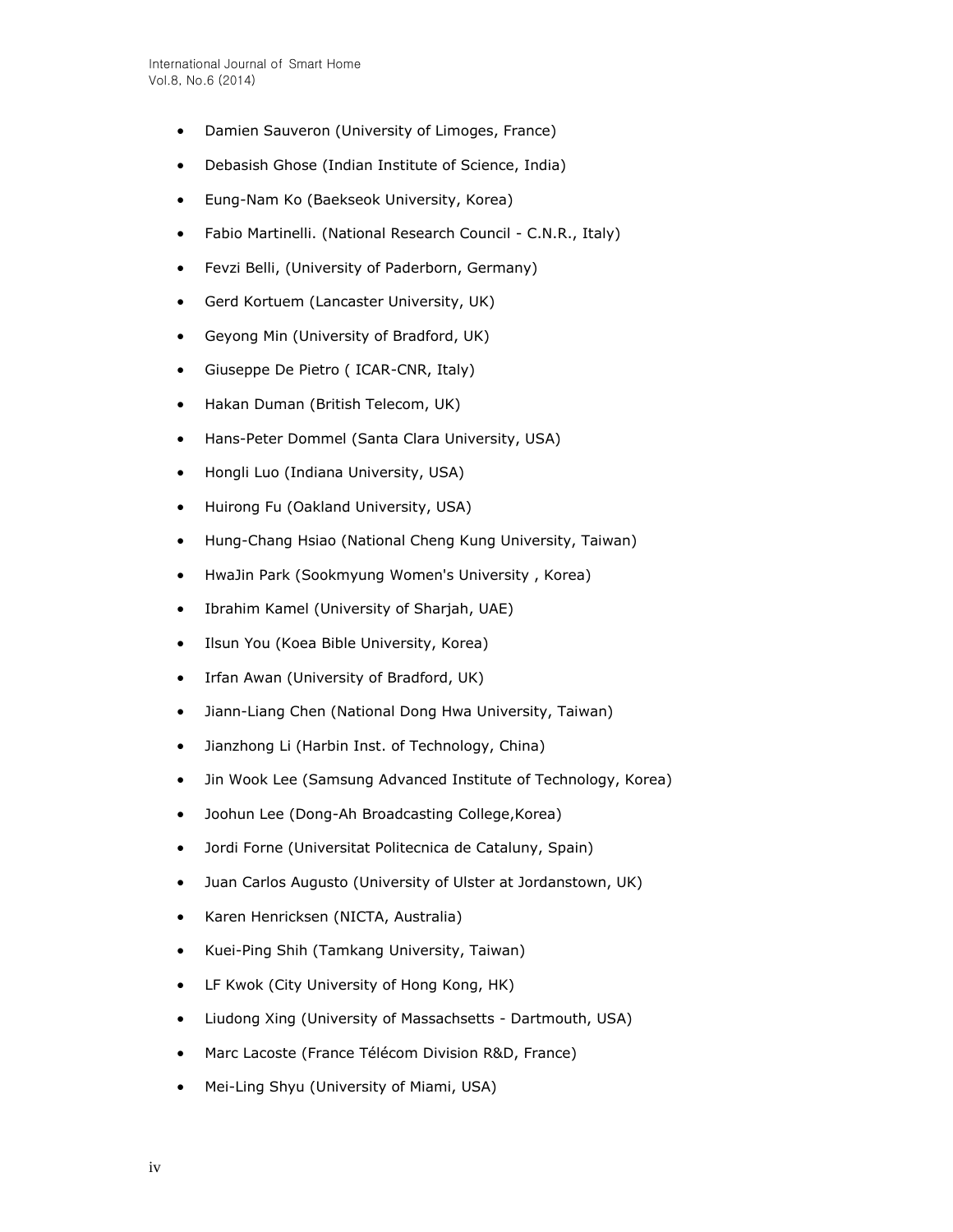- Mounir Mokhtari (INT/GET, France)
- Paris Kitsos (Hellenic Open University, Greece)
- Pedro M. Ruiz Martinez (Univ. of Murcia, Spain)
- Phillip G. Bradford (The University of Alabama, USA)
- Pilar Herrero (Universidad Politécnica de Madrid, Spain)
- Qi Shi (Liverpool John Moores University, UK)
- Rodrigo de Mello(University of Sao Paulo, Brazil)
- Serge Chaumette (Université Bordeaux 1,France)
- Shaohua TANG (South China University of Technology, China)
- Stefanos Gritzalis (University of the Aegean, Greece)
- Tatsuya Yamazaki (NICT, Japan)
- Toshihiro Yamauchi (Okayama University, Japan)
- Tsung-Chuan Huang (National Sun Yat-sen University, Taiwan)
- Tsutomu Terada (Osaka University, Japan)
- Umberto Villano (Universita' del Sannio, Italy)
- Vincenzo De Florio (University of Antwerp, Belgium)
- Vipin Chaudhary (Wayne State University to University at Buffalo, SUNY)
- Wen-Shenq Juang (Shih Hsin University, Taiwan)
- Xinwen Fu (Dakota State University, USA)
- Yang Guangwen (Tsinghua University, P.R.China)
- Yoshiaki HORI (Kyushu University, Japan)
- Young Yong Kim (Yonsei University, Korea)
- Chunming Rong (University of Stavanger, NORWAY)
- Luciano Bononi (University of Bologna, Italy)
- Lingyang Song (Philips Research Laboratories, UK)
- Josef Noll (UniK/University of Oslo, Norway)
- Jianhua He (Swansea University, UK)
- Mieso Denko (University of Guelph, Canada)
- Chik How Tan (Gjøvik University College, Norway)